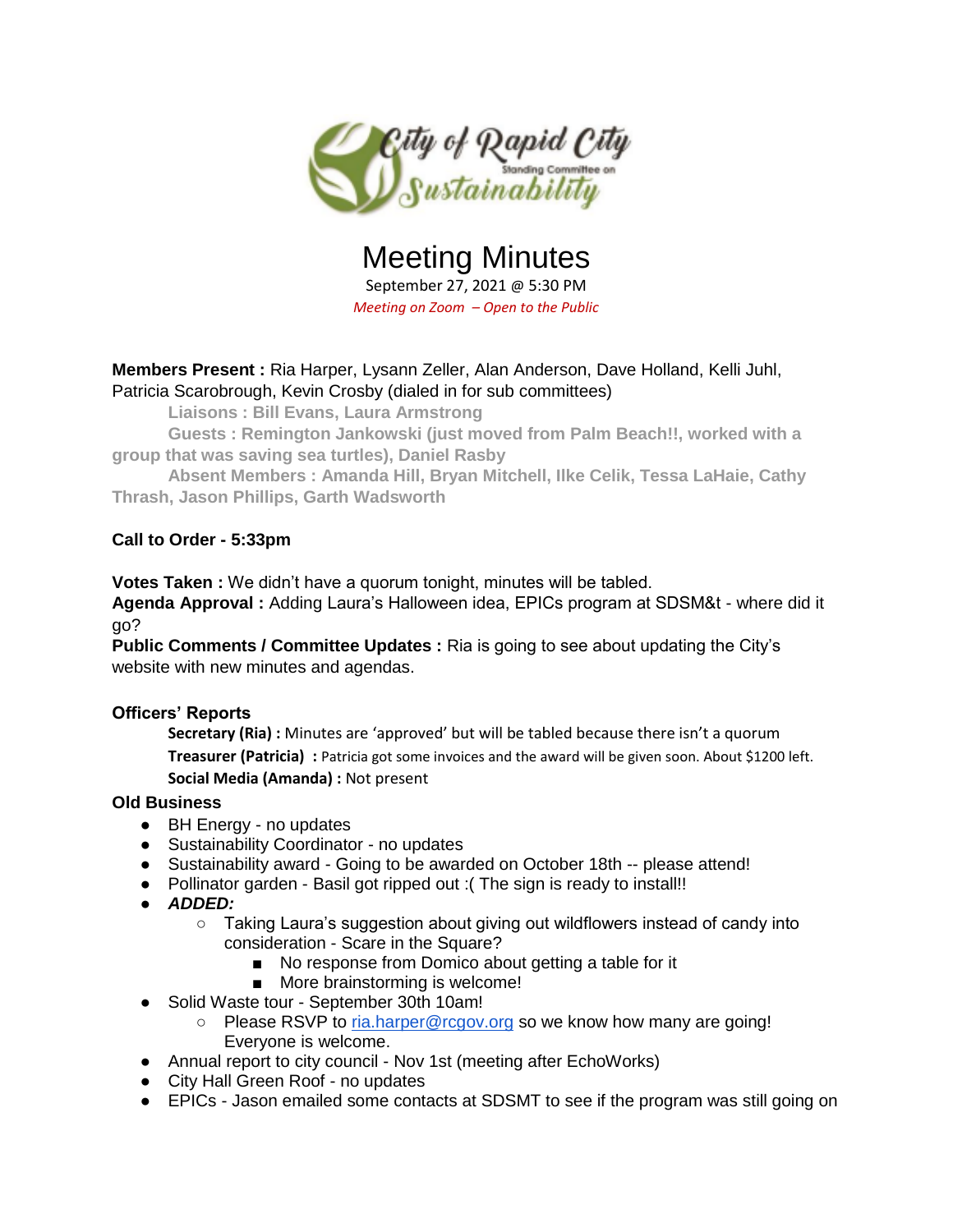and it seems to have diminished. Contemplating if it could be started back up again, but modified a bit? There is an organization on campus that Jason is going to reach out to and see if it's something that can start up again with their help.

- CAMP Center for Advanced Multidisciplinary Projects is a program at SDSM&T that is similar to what EPICs was.
- *ADDED:* 
	- Randy reached out to Ria on behalf of the Beautification Committee and had concerns that the BC was kind of falling apart. They only have a couple of members and there are many different committees within Rapid City that could potentially be working on the same projects/concepts but we don't know because we don't communicate. Our voices are stronger together.
	- $\circ$  Randy is proposing the idea (and working really hard on putting this to fruition) that all of the committees have one advocate and everyone meets up and discusses what they are working on. That way the committees can help each other out and also be aware of what everyone is working on.
	- Randy hopes to come to one of our meetings soon! He should have more details on what is going on.
	- Bill has been working on this idea!! He's been trying to get a coordinator. But short staffing is a problem :(
	- Beautification and landscaping ordinances are in the process of getting redone. Vikki Fischer is working hard!

#### **New Business**

- Drive Electric Week Event Saturday from 2-6pm
	- There will be a section that will be roped off for electric vehicles to park and the public can check them out
- Vision fund comment letter Alan highlighted some sustainability-related items
	- $\circ$  Laura advised to maybe not approach this as a committee because we don't want to put Kevin in an awkward spot so individual interests are encouraged.
	- Dave mentioned that we should look at what our objectives are and THEN look at the vision fund and see if any of those projects are in line with what our objectives are, but still encouraged for individual votes.

## **Informational Items**

- Upcoming Meetings and Events:
	- Farmers Market Every Wednesday and Saturday from 8am 2pm
	- October 2nd Rapid City Auto Show Drive Electric Week Event 2-6pm, Main & 6th St
	- October 11th RCSC Regular Meeting, 5:30pm on Zoom
	- October 18th EchoWorks Sustainability Award Presentation at City Council, 6:30

#### **Breakout Sessions :**

- **Education/Events/Outreach : Kelli & Ria present**
	- Updated Kelli from the last meetings!
	- Getting some ideas thrown around for Earth Day. Decorating storm drains. Maybe we can find a speaker from Patagonia or a business that has carbon-free business models. We can also talk to the Chamber of Commerce.
- **City Facilities : Alan, Kevin & Patricia present** 
	- Nothing to report. Working on a few projects
	- **Sustainable Development : Lysann, Dave & Remington present** 
		- Alan and Patricia will be talking to different city staff members to get the word out about creating a Sustainability Coordinator.
		- 'Planting the seed'.
		- Alan is going to write a plan.